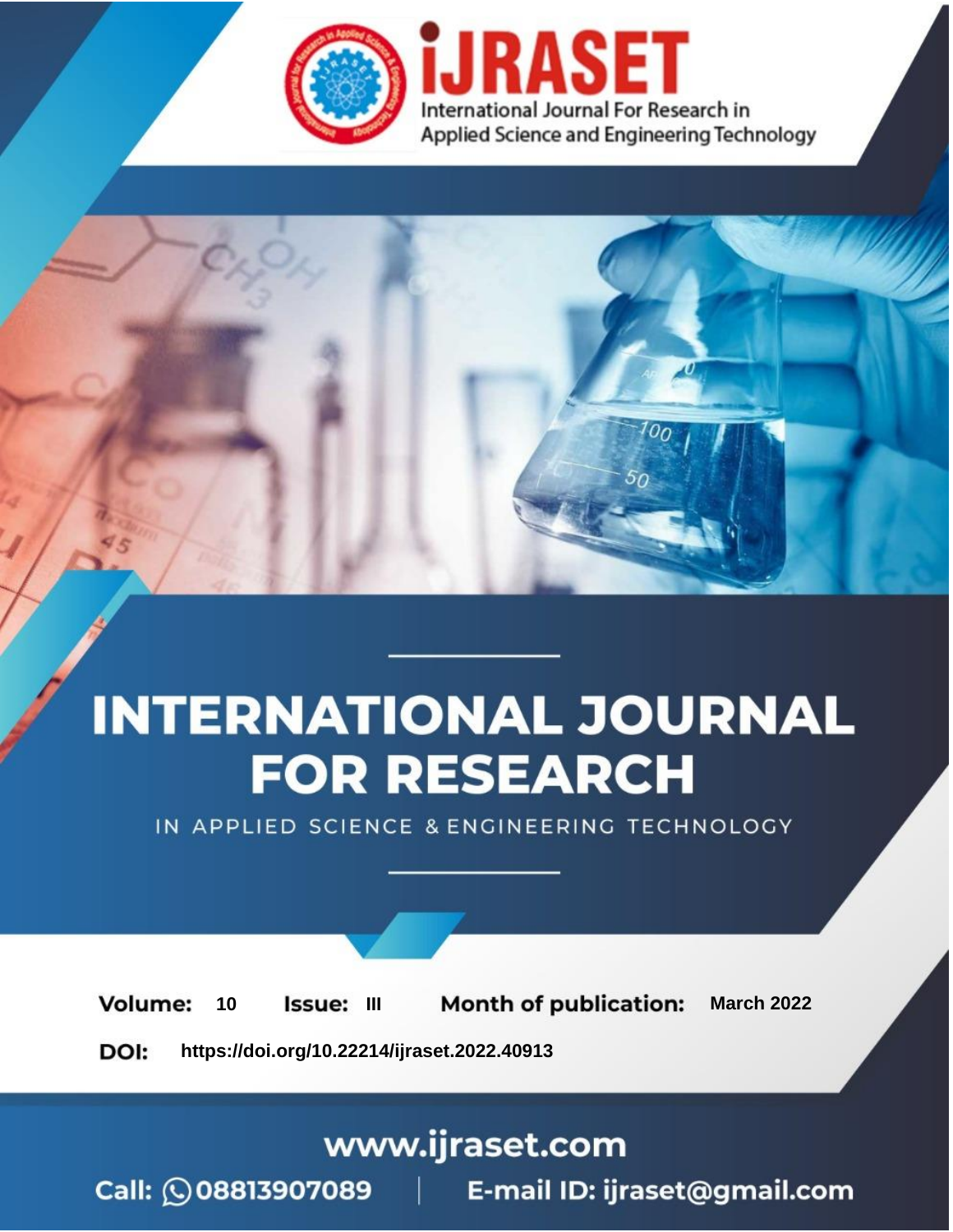

### **The Extraction Methods of Essential Oils from Medicinal Plants and Their Use in Medicine**

Kadirova Shohida Ozotboyevna

*Doctoral student of Tashkent Pharmaceutical Institute, Address: TashFarMI, 45 Aybek Street, Tashkent 100015*

*Abstract: It is well known that the plant kingdom is made up of many different kinds of organic compounds. These substances play a key role in the growth of plants. Medicinal plants are widely used in various area of the economy. In particular, in the food industry, in the production of various drugs in medicine, in the construction industry in the production of building materials.*

*Keywords: Essential oil, aromatherapy, tanning, distillation*

#### **I. INTRODUCTION**

The flora of Uzbekistan is characterized by its unique properties and medicinal properties. A large part of the flora of the republic is made up of medicinal plants. Many of them are described in detail in Abu Ali ibn Sina's Laws of Medicine. The play deals with the medicinal properties of the plant or the diseases for which it can be used as a medicine. The development of medicine in Uzbekistan, which is developing day by day, is also an effective result of the work being done on plants. If we look at the development of sciences such as bioorganic chemistry, genetic engineering, or the work being done on them to create new plant species, we can quickly create a new variety using cells and tissues, produce agrarian vegetative propagation, or plant hybrid seeds. It gives good results when the production is set up, decorative and otherwise multiplied. Often the upper part of the stem is multiplied, ie cloned (such reproduction does not correspond to the origin of the meristem, because in the final process, other tissues and elements are also involved in the process). In some cases, transplanting tissues to clone the roots, leaves, side buds, and inflorescences works best.

#### **II. LITERATURE ANALYSIS AND METHODOLOGY**

Essential oil contains 120 to 500 components. Aromatic substances are mainly extracted from natural sources. Currently, the methods of obtaining are improving. Essential oils are found in the seeds, roots, leaves, fruits, bark, resins, flowers and cups of plants. The composition and amount of oil can vary from day to day during the year. For example, it is better to pick jasmine flowers in the morning. Occasionally, essential oils are extracted from a single plant with different compositions and scents, such as bitter orange: neroli from a flower, petit greun from freshly sprouted twigs, and orange, known as orange. . Unlike others, essential oils deliver closely related substances to the complex patient. They have a gentle effect on the human body, do not cause allergic reactions, and do not accumulate in the body. Essential oils are included in many pharmaceutical preparations and are used in pure form in treatment.

Human nerve cell receptors are distinguished by their ability to perceive odors, which they can detect even over long distances. Scientists have shown that 2% of information is differentiated by smell, 80-85% by visual receptors and 5% by hearing. Studies have shown that the smell has a direct effect on a person's mood. That is why aromatherapy is so important.

Aromatic essential oils primarily normalize a person's mental state, through which it acts on the brain's olfactory receptors. Fragrances evoke positive emotions. This promotes the subsequent therapeutic effect of the oil, improves the balance of life processes in the body, enhances immunity, improves blood circulation, removes metabolic products from the body. Improves the whole organism by reducing or eliminating various diseases. Essential oils are small molecular weight organic compounds with volatile macrostructure. Essential oils are found in melons and fruits. Many of the drugs that smell like strawberries, mangoes, and watermelons are artificial. Essential oils increase the effect of chemicals by 4-10 times, stay in the body for a short time, ie about 20 minutes, do their job and leave without side effects. Essential oils act like a natural filter and prevent toxicity to body tissues, so if you feel any discomfort before using the oil, do not be afraid, it is the release of toxins, heavy metals and toxins from the body.

It is known that prolonged use with antibiotics leads to a decrease in specific self-defense mechanisms; immunological reactivity is shut down, drug allergies develop and candidiasis infection occurs, adverse effects of antibiotics on somatic cells have been identified.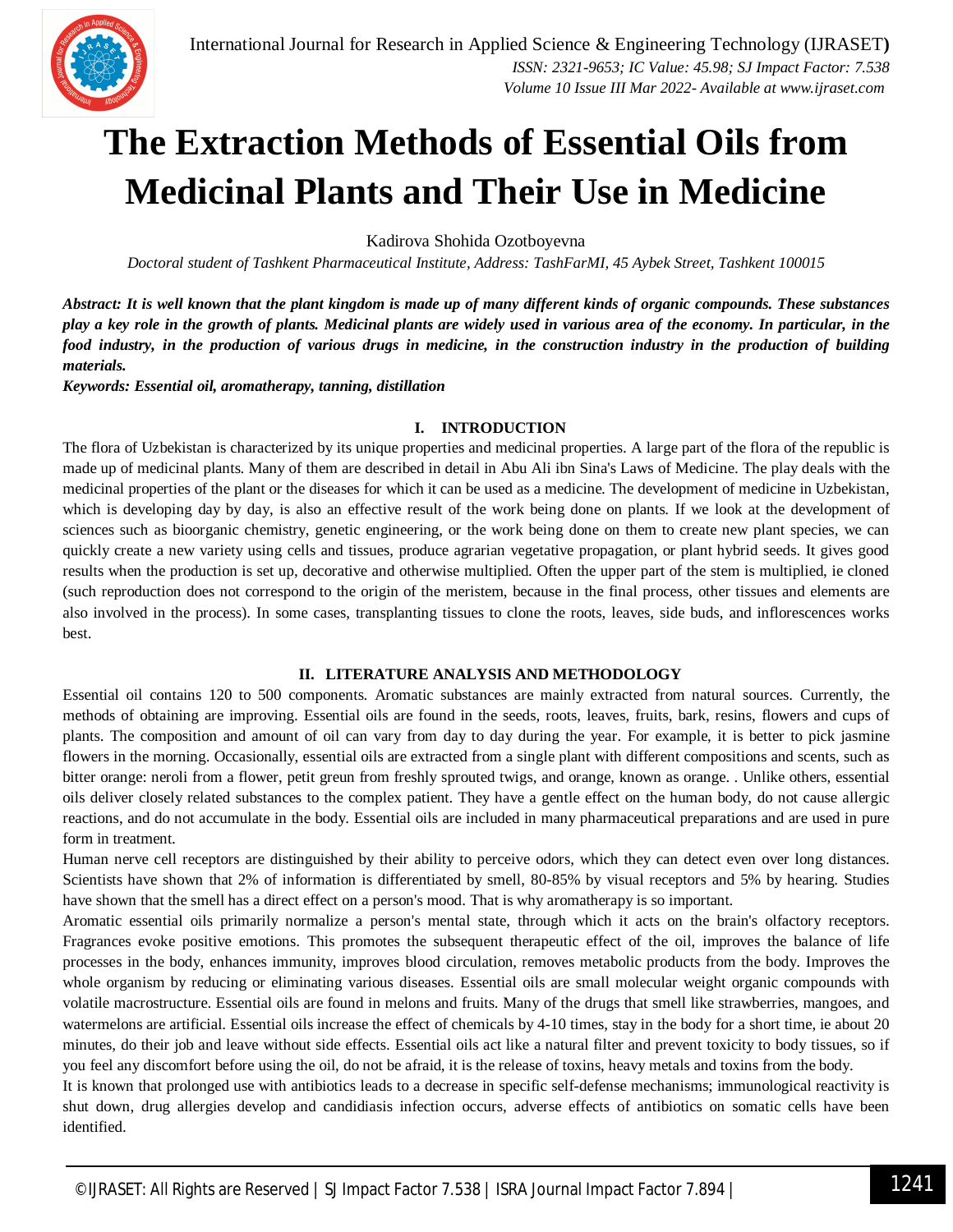International Journal for Research in Applied Science & Engineering Technology (IJRASET**)**



 *ISSN: 2321-9653; IC Value: 45.98; SJ Impact Factor: 7.538 Volume 10 Issue III Mar 2022- Available at www.ijraset.com*

#### **III. PRACTICAL PART**

Extraction of essential oils from medicinal plants is usually done in the following ways.

- *1)* Pressing, for example, citrus fruits are extracted from the skin
- *2)* Distilized or distilled with water vapor (from the surface of the plant, from the bark)
- *3)* Extraction (flower bouquets, rhizomes, leaves)
- *4)* Adsorbed in the adsorbent (lipstick, concretes, resenoids) and then extracted from it to obtain pure essential oils.

#### **IV. DISTILLATION**

Most essential oils are obtained by distillation. In this case, the plant material is placed in a container and boiled in water, or exposed to water vapor under pressure. During this process, volatile and insoluble substances are separated. The resulting essential oils and water vapor condense, leaving a greasy residue. Occasionally, the obtained oil is re-distilled or purified from the remaining non-volatile substances. Some oils are re-distilled at different temperatures and the required substances are removed. This method is used in the camphor, which is divided into three fractions: white, yellow and brown. The essential oils obtained can be either solid (savannah-iris) or semi-solid (depending on the temperature of the flower) in some liquids.

#### **V. PRESSING**

Essential oils of citrus fruits (orange, lemon, grapefruit, bergamot, mandarin, lime) are obtained by pressing. First, peel the fruit and squeeze it by hand. Machines are now used, but high-quality citrus oils are still squeezed by hand. Extraction with selective solvents. Essential oils, some components of which can be decomposed under strict conditions of distillation, so the raw material is extracted with organic solvents, for example (from jasmine, rose, orange blossom, basil root). Essential oils are soluble in liquid. The solvent is then pumped at low temperature. Residues from driving often remain in the form of waxy or oily masses. high concentration, compared with pure aromatic oils. If the solution obtained by processing with concrete alcohol (usually by boiling) is cooled and the ballast is filtered and separated from the additives, a pure high-quality essential oil (absolute) is obtained. Absolute is often a thick highly concentrated liquid, sometimes solid or semi-solid. In the old methods, ether and benzene were used as solvents in selective extraction.

#### **VI. ANFLERAJ**

Anfleraj method is to inhale the oils that evaporate from these flowers in an odorless pork or beef fat that is thinly rubbed into a bottle. Depending on the age of the flowers are replaced with new flowers. The oils are separated from the resulting fragrant mass by a solvent. The commercial method is rarely used because it is time consuming and costly. Aromatic oils derived from many flowers, such as cloves, gardenia, and lilies, are now completely artificial. In the pharmaceutical industry, these synthesized chemicals are called "natural identical." Demand for perfumery products and spices is always high. But even so, "natural copy" and natural essential oils have different details, which is known in the price; artificial analogues are cheaper than natural oils. Often, essential oils, such as lavender or geranium, have relatively few major components and small amounts of various compounds. Many "natural" specimens that are difficult to artificially assemble with such a complex, that is, a mixture with its own elements, return up to 96% of the natural copy, while the remaining 4% of their own elements cause a certain odor. will be. In addition, the unique combination of components, when added to natural oils, leads to its medicinal properties. This is because the substances increase or increase the activity of the main active ingredients. For example, rose oil contains 300 different components, some of which are still unknown. "Natural copies" are not used for treatment, not because they replace aromatic natural material, because they do not maintain the balance of such components, and mainly because natural oils do not have the "life force".

#### **VII. CONCLUSION**

In the preparation of various massage creams used in medicine, in the manufacture of medicines, in the gentle application of shampoos to strengthen hair, in the manufacture of raw materials using essential oils is proposed.

#### **REFERENCES**

- [1] Xolmatov X.X, Axmеdov U.A Farmakognoziya -1 qism.-Toshkent: Fan, 2007.
- [2] Рахимов Р.Н, Ш.О.Кадирова, М.Р.Юлдашева, К.У.Комилов // Euphorbia ўсимлигидан олинган таннин изомерларини оқсиллар билан бирикишдаги ўзига хосликлари // Academic Reserch in Educational Sciences, Volume 2, ISSUE 8, ISSN 2181-1384, SJIF 5.723, 2021. DOI:10.24412/2181-1384-2021-8- 231-238
- [3] Рахимов Р.Н., Кадирова Ш.О., Ёдгоров Б.О., Комилов К.У., Абдулладжанова Н.Г., // Нippophae rhamnoids l. (Elaeagnaceae) ўсимлиги кимёвий таркиби // Academic Reserch in Educational Sciences, Volume 2, ISSUE 8, ISSN 2181-1385, SJIF 5.723, 2021.DOI:10.24412/2181-1385-2021-11-300-304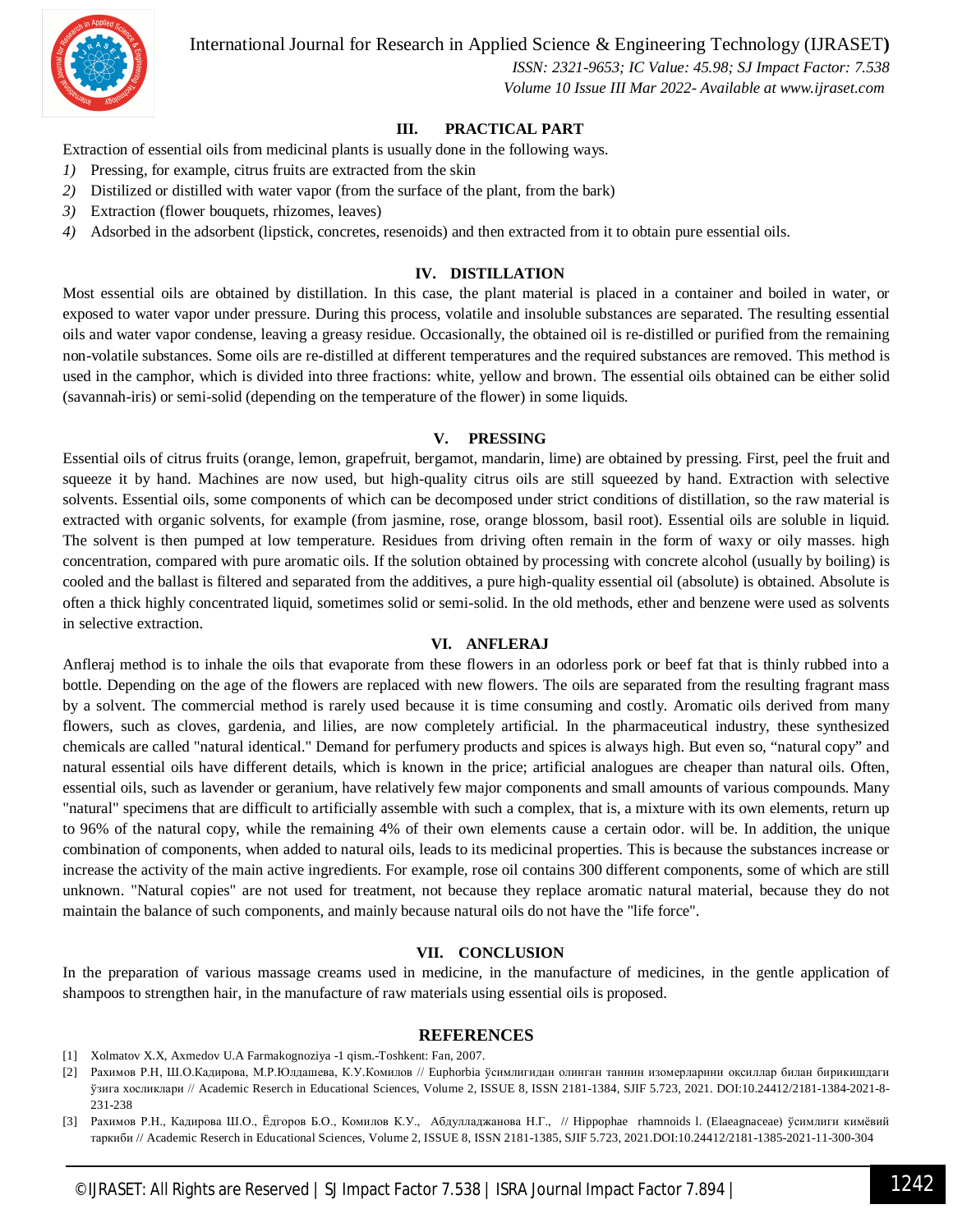

#### International Journal for Research in Applied Science & Engineering Technology (IJRASET**)**

 *ISSN: 2321-9653; IC Value: 45.98; SJ Impact Factor: 7.538*

 *Volume 10 Issue III Mar 2022- Available at www.ijraset.com*

- [4] Rakhimov R. N, Khoshimov N. N, Kurbanova A. Dj, Komilov K.U, Makhmanov D.M, Kadirova Sh. O, Abdulladjanova N.G. Isolation of new ellagitannins from plants of Euphorbiaceous and its effect on calcium transport in the nerve cell of the rat brain. Annals of the Romanian Society for Cell Biology, 2021,25(6),2758–2768.IF-0.03. Retrieved from https://www.annalsofrscb.ro/index.php/journal/article/view/5900
- [5] Rakhimov R.N., Kadirova Sh.O., Komilov K.U.,Kurbanova A.Dj., Doliyev G.A. // Elucidation of structures of new ellagitannins from plants of Euphorbiaceous // Medical drugs for humons. Modern issues of pharmacotherapy and prescription of medicine. Materials of the V international Scientific and practical conference. Ukraina. Xarkiv. P.112-114. 2021
- [6] Rakhimov R.N.,Ахмедов Ф,А., Kadirova Sh.O., Komilov K.U.,Kurbanova A.Dj // 1-О-галлоил-6-О-бисгаллоил-2.4-валонеил б –Д-глюкоза ва 1-Огаллоил-2,3-гексагидроксидифеноил4.6-валонеил-б-д-глюкозанинг кимёвий структурасига боглик вазорелаксант таъсири // Абу Али Ибн Сино ва замонавий фармацевтикада инновациялар IV халқаро илмий амалий анжуман мақолалар тўплами C. 174
- [7] Moydinov I. I, Pozilov M.K, Kurbanova A.Dj, Zaynabiddinov A.E, Abdugafurov I.A, Rakhimov R.N. Effects of new 1<sup>st</sup>, 2<sup>nd</sup>, 3<sup>rd</sup> triazole products on biochemical indicators of blood plasma and activity of liver antioxidant in diabetes caused by alloxan. Turkish Journal of Computer and Mathematics Education. Vol.12 No. 14, P.1-9.(2021), https://turcomat.org/index.php/turkbilmat/article/view/11328
- [8] Raimova K.V, Abdulladjanova N.G, Kurbanova M.A, Makhmanov D.M, Kadirova Sh.O, Tashpulatov F.N, Juraev Sh.Sh, Matchanov A.D. // Comprehensive study of the chemical composition of urtica dioica l. // Journal of Critical Reviews. ISSN-2394-5125, Vol 7, Issue 5, 2020, P.750- 755. DOI:// dx.doi,org/jcr.07.03.81
- [9] Qodirova Sh.O, Abdulladjanova N.G, Ziyayev D.A, Komilov Q.O, Elmurodov B, Shamuratov B.A, Ziyavitdinov J.F // Elucidation of structures of new ellagitannins from plants of Euphorbiaceous // Journal of Critical Reviews. ISSN-2394-5125, Vol 7, Issue 3. 2020, P.431- 437. DOI:// dx.doi,org/jcr.07.03.81
- [10] Кадирова Ш.О, Долиев Ғ.А, Гайибов У.Г, Абдуллажанов О, Абдулладжанова Н.Г. // Ўсимликлардан ажратиб олинган таннинларнинг биологик фаолликлари // Ахборотнома. НамДУ. №1. 2020 й. Б. -85- 92